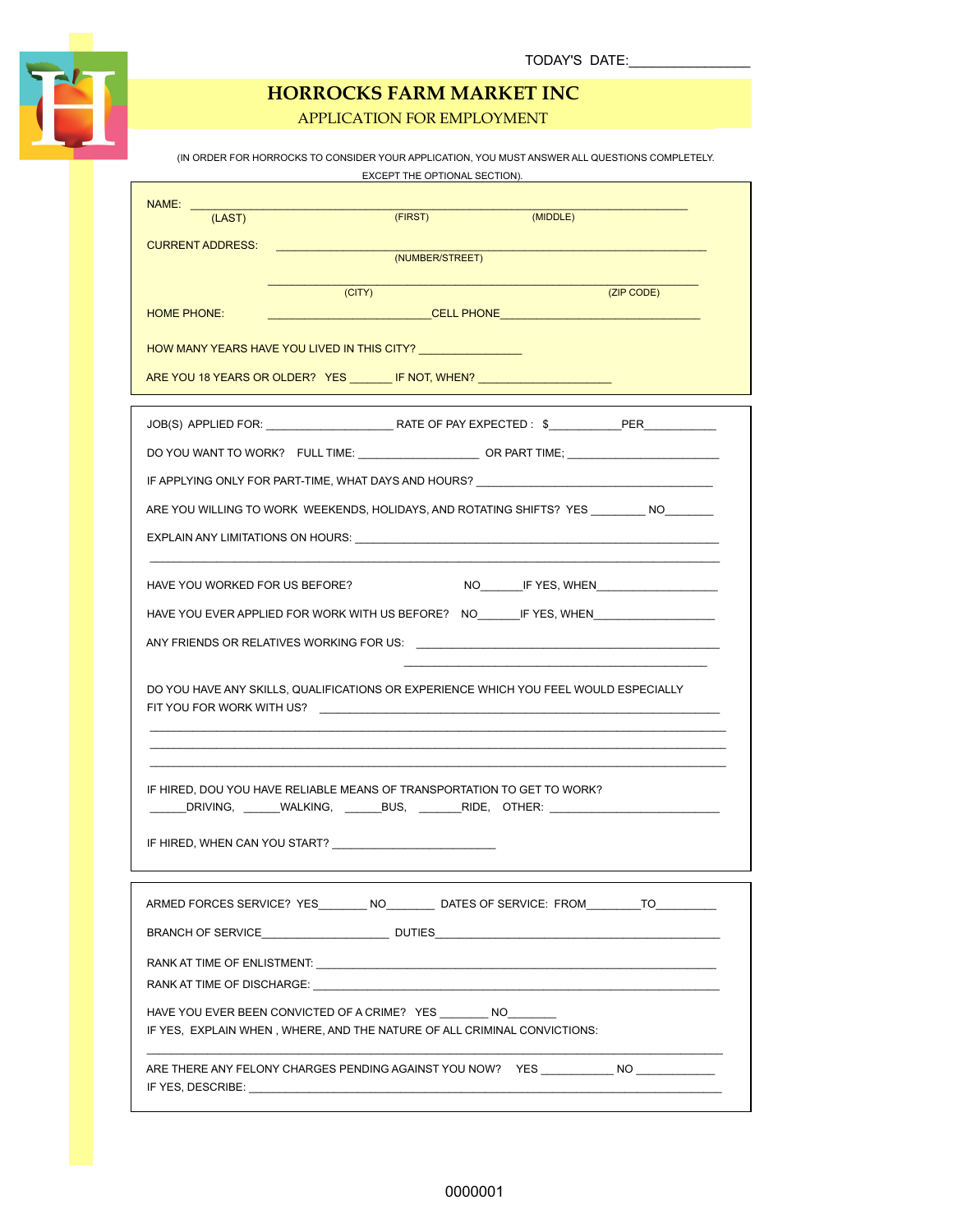

APPLICATION FOR EMPLOYMENT

#### **EDUCATION**

(LIST EACH SCHOOL SEPARATELY)

|                | <b>NUMBER</b>   |                | <b>CITY</b>  | <b>COURSE</b> | <b>DID YOU</b>  | <b>LIST</b>      |
|----------------|-----------------|----------------|--------------|---------------|-----------------|------------------|
| <b>SCHOOL</b>  | OF YEARS        | NAME OF SCHOOL | <b>AND</b>   | <b>OF</b>     | <b>GRADUATE</b> | <b>DIPLOMA</b>   |
|                | <b>ATTENDED</b> |                | <b>STATE</b> | <b>STUDY</b>  |                 | <b>OR DEGREE</b> |
| <b>GRADE</b>   |                 |                |              |               | <b>YES</b>      |                  |
|                |                 |                |              |               | <b>NO</b>       |                  |
| <b>MIDDLE</b>  |                 |                |              |               | <b>YES</b>      |                  |
|                |                 |                |              |               | <b>NO</b>       |                  |
| <b>HIGH</b>    |                 |                |              |               | <b>YES</b>      |                  |
|                |                 |                |              |               | <b>NO</b>       |                  |
| <b>COLLEGE</b> |                 |                |              |               | <b>YES</b>      |                  |
|                |                 |                |              |               | <b>NO</b>       |                  |
| <b>OTHER</b>   |                 |                |              |               | <b>YES</b>      |                  |
| (SPECIFY)      |                 |                |              |               | <b>NO</b>       |                  |

ANY OTHER TRAINING YOU HAVE HAD?\_\_\_\_\_\_\_\_\_\_\_\_\_\_\_\_\_\_\_\_\_\_\_\_\_\_\_\_\_\_\_\_\_\_\_\_\_\_\_\_\_\_\_\_\_\_\_\_\_\_\_\_\_\_\_\_\_\_

| <b>COMPUTER SKILLS:</b>            |                   |                                 |  |
|------------------------------------|-------------------|---------------------------------|--|
| <b>MICROSOFT WINDOWS</b>           | POWERPOINT        | <b>GRAPHICS DESIGN</b>          |  |
| MICROSOFT OFFICE                   | <b>ACCESS</b>     | <b>DATABASES</b>                |  |
| <b>EXCEL</b>                       | <b>WEB DESIGN</b> | <b>DATA ENTRY</b>               |  |
| <b>WORD</b>                        | OTHER:            |                                 |  |
|                                    |                   |                                 |  |
| %)<br>LANGUAGES:<br><b>ENGLISH</b> | ITALIAN           | <b>RUSSIAN</b><br><b>GERMAN</b> |  |
| %)<br><b>SPANISH</b>               | <b>FRENCH</b>     | <b>JAPANESE</b><br><b>OTHER</b> |  |

\_\_\_\_\_\_\_\_\_\_\_\_\_\_\_\_\_\_\_\_\_\_\_\_\_\_\_\_\_\_\_\_\_\_\_\_\_\_\_\_\_\_\_\_\_\_\_\_\_\_\_\_\_\_\_\_\_\_\_\_\_\_\_\_\_\_\_\_\_\_\_\_\_\_\_\_\_\_\_\_\_\_\_\_\_\_\_\_\_\_\_\_\_\_

#### **WORK EXPERIENCE**

(LIST MOST RECENT JOBS FIRST)

| NAME AND ADDRESS | <b>DATES</b>    | LIST YOUR     | <b>FINAL</b> | <b>REASON FOR</b> |
|------------------|-----------------|---------------|--------------|-------------------|
| OF COMPANY       | <b>EMPLOYED</b> | <b>DUTIES</b> | PAY RATE     | <b>LEAVING</b>    |
|                  | FROM/TO         |               |              |                   |
|                  |                 |               |              |                   |
|                  |                 |               |              |                   |
|                  |                 |               |              |                   |
|                  |                 |               |              |                   |
|                  |                 |               |              |                   |
|                  |                 |               |              |                   |
|                  |                 |               |              |                   |
|                  |                 |               |              |                   |
|                  |                 |               |              |                   |
|                  |                 |               |              |                   |
|                  |                 |               |              |                   |
|                  |                 |               |              |                   |
|                  |                 |               |              |                   |
|                  |                 |               |              |                   |
|                  |                 |               |              |                   |
|                  |                 |               |              |                   |
|                  |                 |               |              |                   |
|                  |                 |               |              |                   |
|                  |                 |               |              |                   |

IF YOU WERE EMPLOYED DURING THE LAST 2 YEARS, HOW MANY DAYS WERE YOU ABSENT AND/OR LATE: \_\_\_\_\_\_\_\_

MENTION ANY SKILLS YOU CONSIDER WILL HELP YOU IN THE POSITION YOU ARE APPLYING FOR: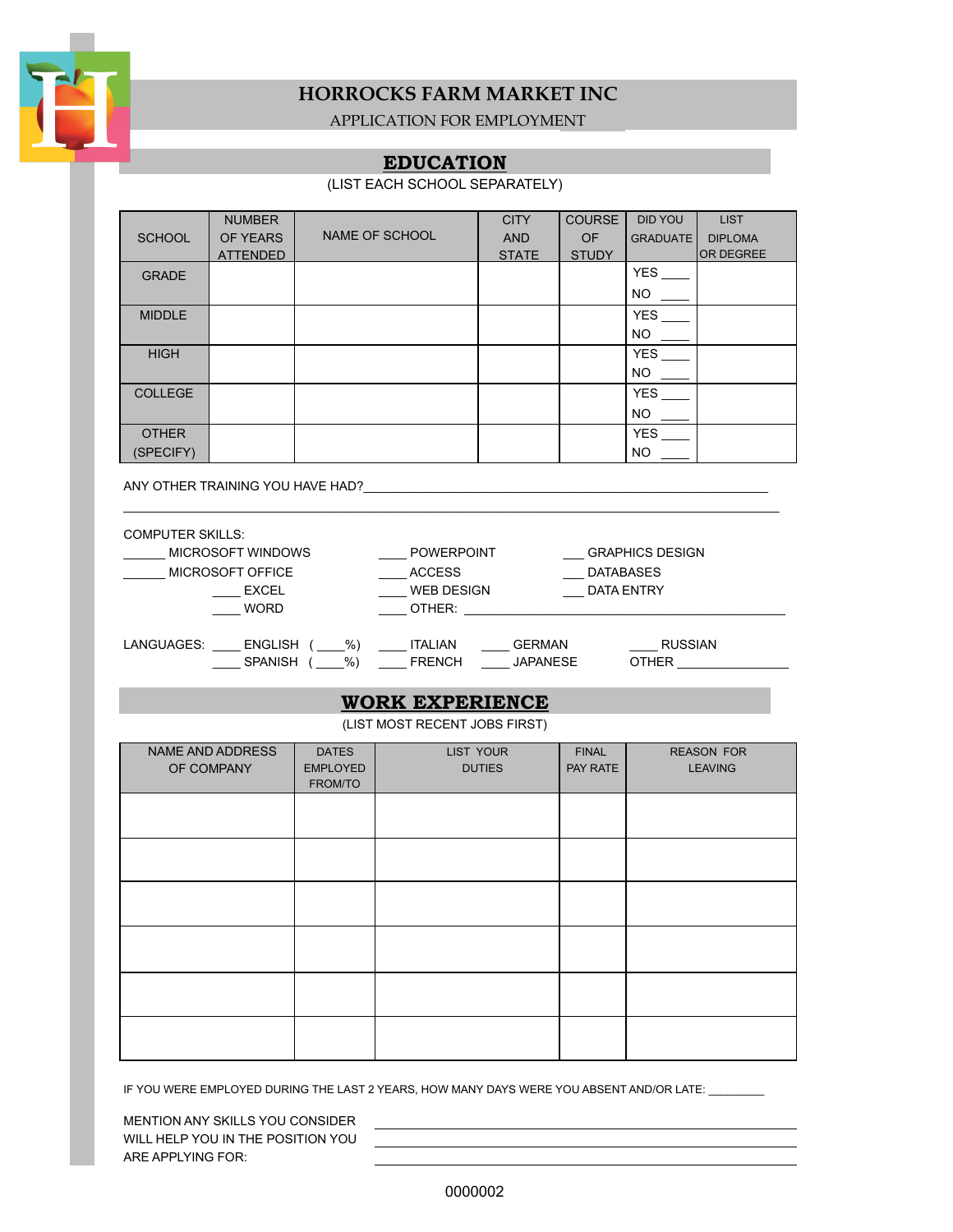

APPLICATION FOR EMPLOYMENT

# **REFERENCES**

(NOT FORMERS EMPLOYERS OR RELATIVES)

| NAME: | ADDRESS AND TELEPHONE NUMBER: | <b>OCCUPATION:</b> |
|-------|-------------------------------|--------------------|
|       |                               |                    |
|       |                               |                    |
|       |                               |                    |
|       |                               |                    |

HOW DID YOU HEAR FROM US: \_\_\_\_\_\_\_\_ NEWSPAPER \_\_\_\_\_\_\_\_\_ FRIENDS

| <b>NEWSPAPER</b> |
|------------------|
| <b>INTERNET</b>  |
| WALKING          |

 $\rule{1em}{0.15mm} \begin{array}{ll} \text{ADDS} \end{array}$ \_\_\_ WALKING \_\_\_ SHOPPER \_\_\_ OTHER

|                                                                                                                      | <b>OPTIONAL INFORMATION</b> |                                            |                     |  |
|----------------------------------------------------------------------------------------------------------------------|-----------------------------|--------------------------------------------|---------------------|--|
|                                                                                                                      |                             |                                            |                     |  |
| <b>ETHNIC ORIGIN:</b><br>WHITE BLACK ___ HISPANIC ___ AMERICAN INDIAN<br>ASIAN OTHER                                 |                             |                                            |                     |  |
| KIDS: Andrew March 1997<br>SMOKER: YES NO                                                                            |                             | ____DIVORCED _____WIDOWED OTHER __________ |                     |  |
|                                                                                                                      |                             | <b>MANDATORY QUICK TEST</b>                |                     |  |
|                                                                                                                      |                             |                                            |                     |  |
| HOW MANY INCHES IN A FOOT<br>HOW MANY OUNCES IN A POUND<br>A PINT IS (OUNCES)<br>A QUART IS ABOUT __________(POUNDS) |                             |                                            |                     |  |
| \$238.57                                                                                                             | 1,398.76                    | 234                                        |                     |  |
| -\$99.56                                                                                                             | $+811.19$                   | $X$ 78                                     | 7500<br>250         |  |
| <b>WRITE THE MISSING NUMBER:</b>                                                                                     |                             |                                            |                     |  |
| 3, 6, 9, 12, 15,                                                                                                     |                             |                                            | 201, 302, 403,      |  |
| 2, 4, 9, 16, 25,                                                                                                     |                             |                                            | 1, 3, 5, 7, 11, 13, |  |
| DRAW THE MISSING SYMBOL<br>L M N                                                                                     |                             |                                            |                     |  |